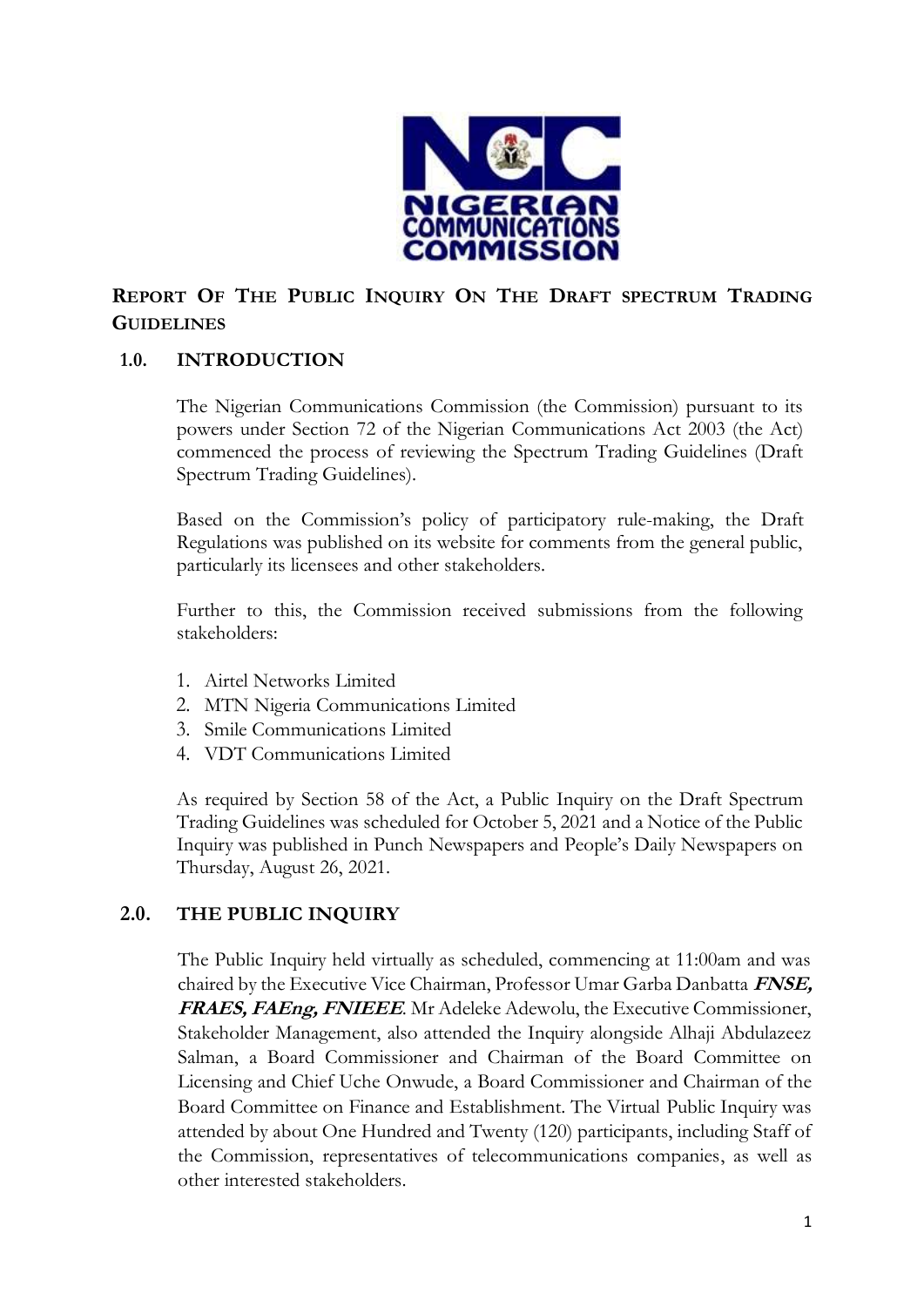In his opening remarks, the EC-SM welcomed participants to the forum, and stated that the Public Inquiry is an avenue that enables the Commission develop and review its regulatory instruments by incorporating the comments and suggestions of industry stakeholders. He further added that this process ensures that the regulatory instruments issued by the Commission are in consonance with the best practices in the industry.

The Executive Vice Chairman, Professor Umar Garba Danbatta in his opening remarks stated that the Public Inquiry was consistent with the rule making process of the Commission and also in line with the Strategic Collaboration and Partnership Pillar of the 5 (Five) Point Agenda of the Commission.

The EVC noted that the Spectrum Trading Guidelines is a key regulatory instrumental that will guarantee the optimal use of spectrum resources, particularly in view of the forthcoming 5G spectrum auction.

He also added that the Inquiry was a testament to the commitment of the Commission to keep up with the pace of the dynamic growth in the industry. Subsequently, the EVC enjoined all participants to make their contributions freely and raise issues that will assist the Commission in developing and issuing a regulatory instrument that will continually contribute to the development of the industry and sustain its positive contributions to the Nation's economy.

The Assistant Director, Spectrum Administration Department, Mr. Usman Aliyu, gave an overview of the Draft Spectrum Guidelines, while Mr. Maigana G. Ahmed, Assistant Director, Spectrum Administration Department presented the Commission's responses to the comments received from stakeholders prior to the Public Inquiry.

#### **A. GENERAL OVERVIEW OF THE SPECTRUM TRADING GUIDELINES**

The Spectrum Trading Guidelines ensures the optimal use of Spectrum and the provision of an enabling environment for the growth and development of the Communications Industry. The Spectrum Trading Guidelines was reviewed to ensure that the Spectrum Management Policy of the Commission is further liberalized in a manner that enhances communications services across the Country.

#### **B. REVIEW OF COMMENTS RECEIVED BEFORE THE PUBLIC INQUIRY**

## **1. Smile Communications Limited**

#### **1.1 Comment**

Smile Communications Limited (Smile) recommended that the Commission delete Paragraph 1.3(v) which states that one of the purpose of the Guidelines is to 'increase revenue for holders of idle/excess spectrum'. Smile stated that it promotes the holding of spectrum by entities who may not necessarily need such spectrum.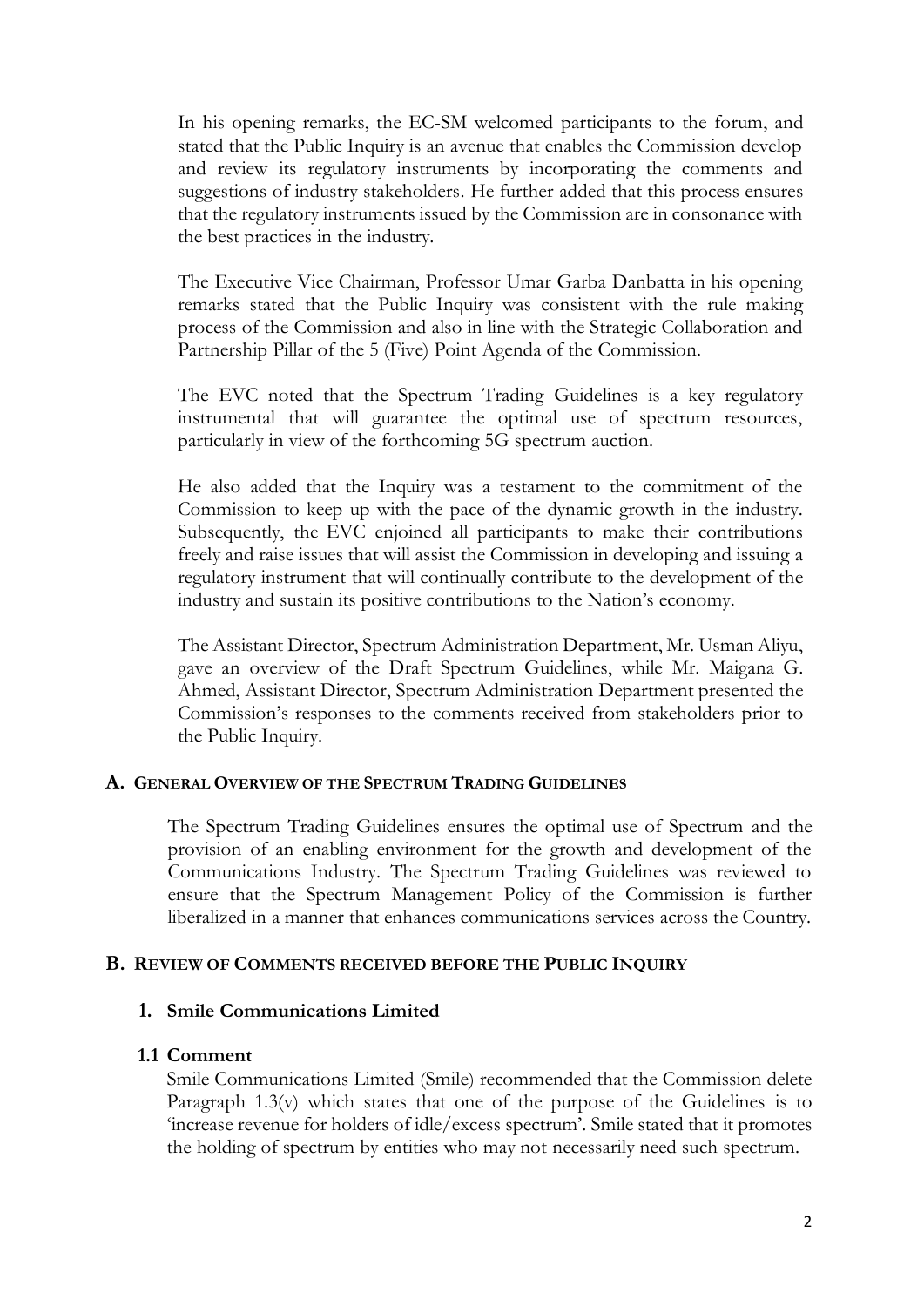#### **Response**

The Commission notes the comment and would take it into consideration in the final review of the draft Guidelines

#### **1.2. Comment**

Smile recommended that in relation to Paragraph 4.4(vi) both the Buyer and Seller must be in good regulatory and financial standing with the Commission within the current timeline of the proposed trading.

#### **Response**

The Commission notes the comment and would take it into consideration in the final review of the draft Guidelines

#### **1.3. Comment**

Smile sought clarity on the legal status of the Governing Board of the Commission as the appropriate body to approach on regulatory issues as stated in Paragraph 5.6 of the Guidelines. The Commission notes that MTN made a similar comment in this regard.

#### **Response**

The Commission would consider this comment in the final review of the draft Guidelines.

#### **1.4. Comment**

Smile notes that paragraph 5.8 of the Guidelines which provides that the Commission may depart from the Guidelines in the interest of the industry, is vague and may lead to regulatory uncertainty. The Commission notes that VDT Communications made a similar comment in this regard.

## **Response**

The Commission notes the comment and would take it into consideration in the final review of the draft Guidelines.

#### **1.5. Comment**

Smile notes that the increased Net Proceeds to 70% may discourage Licensees to transact in Spectrum Trading. It therefore recommended that the Commission review the provision to 40% for the 2 years moratorium period and then scale it up to 60% afterwards.

#### **Response**

The comments are noted and will be considered during further review of the Draft Guidelines.

#### **1.6. Comment**

Smile requested that the Commission reconsider the imposition of fines in the Guidelines as this was already covered in the Enforcement Processes Regulations 2019. Airtel Networks Limited, MTN Communications Plc and VDT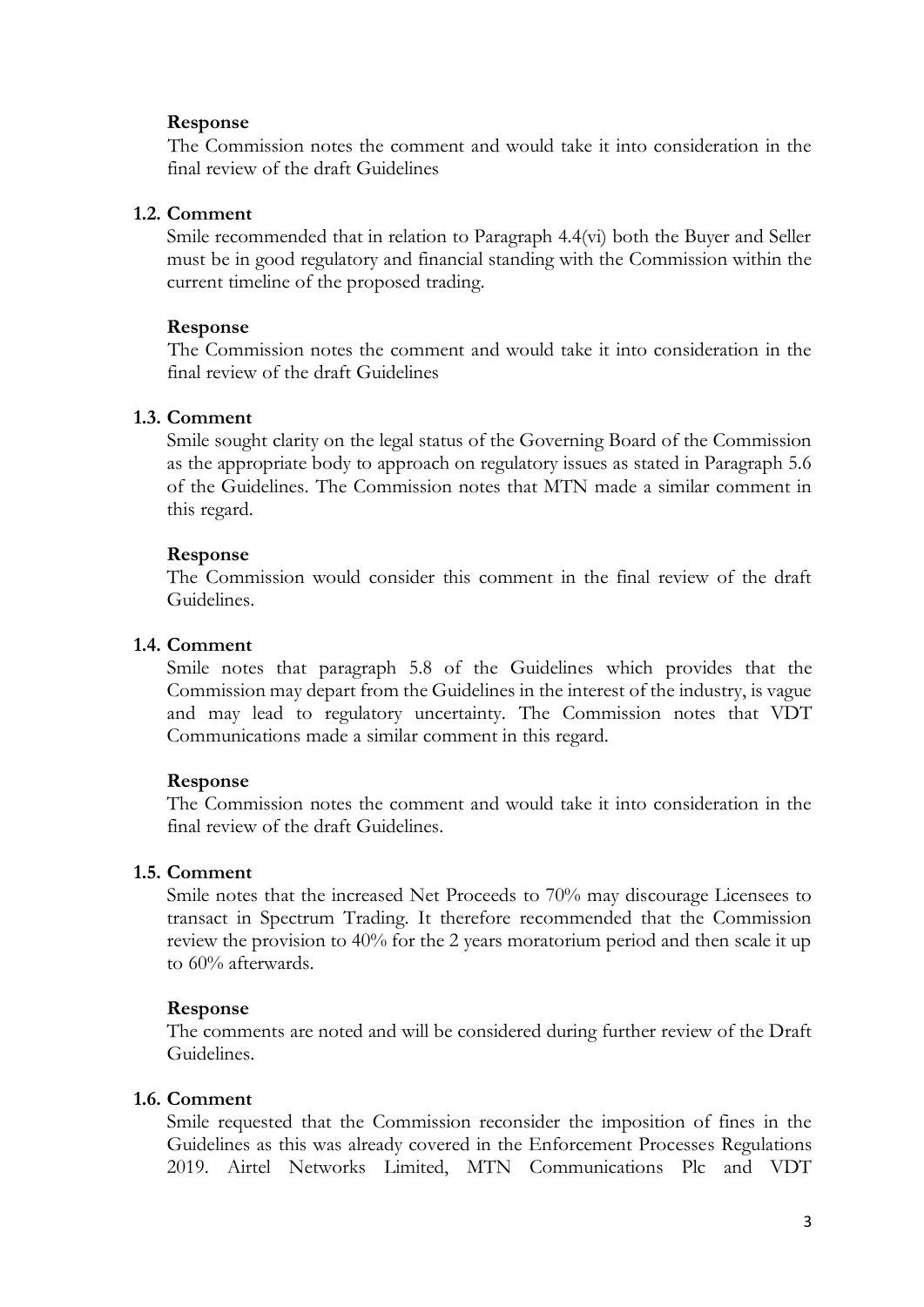Communications Limited made similar comments in this regard.

## **Response**

The comments are noted and will be considered during further review of the Draft Guidelines.

## **1.7. Comment**

Smile sought clarification on the Use-it or Lose-it policy. Specifically, it requested to know if it meant that the buyer who fails to use spectrum under the Guidelines would lose the spectrum.

## **Response**

The Commission affirms that, that is the import of the provision.

## **1.8. Comment**

Smile recommends that the Paragraph 11.3 be redrafted as follows: "Spectrum trading transactions shall include a transfer of licence obligation which may warrant the grant of a new licence which may be all or part of Licence obligations for the original licence duration subject to the fulfilment of roll-out obligations in the states left in the original licence duration".

## **Response**

The comment is noted and will be considered during further review of the Draft Guidelines.

# **2. Airtel Networks Limited**

# **2.1. Comment**

Airtel recommended that in addition to Paragraph 4.4(v), a proviso be added, stating that licence must have a minimum term of 5 (five) years outstanding in its licence before the Commission allows spectrum trading.

# **Response**

The comment is noted and will be considered during further review of the Draft Guidelines.

# **2.2. Comment**

Airtel recommended that the minimum period for both the Buyer and Seller to be in good regulatory and financial standing with the Commission be reduced to One year. MTN made a similar comment in this regard.

# **Response**

The comment is noted and will be considered during further review of the Draft Guidelines.

# **2.3. Comment**

Airtel accepts the provision of Paragraph 5.9 prohibiting spectrum trading with Mobile Virtual Network Operators (MVNO) and stated further that the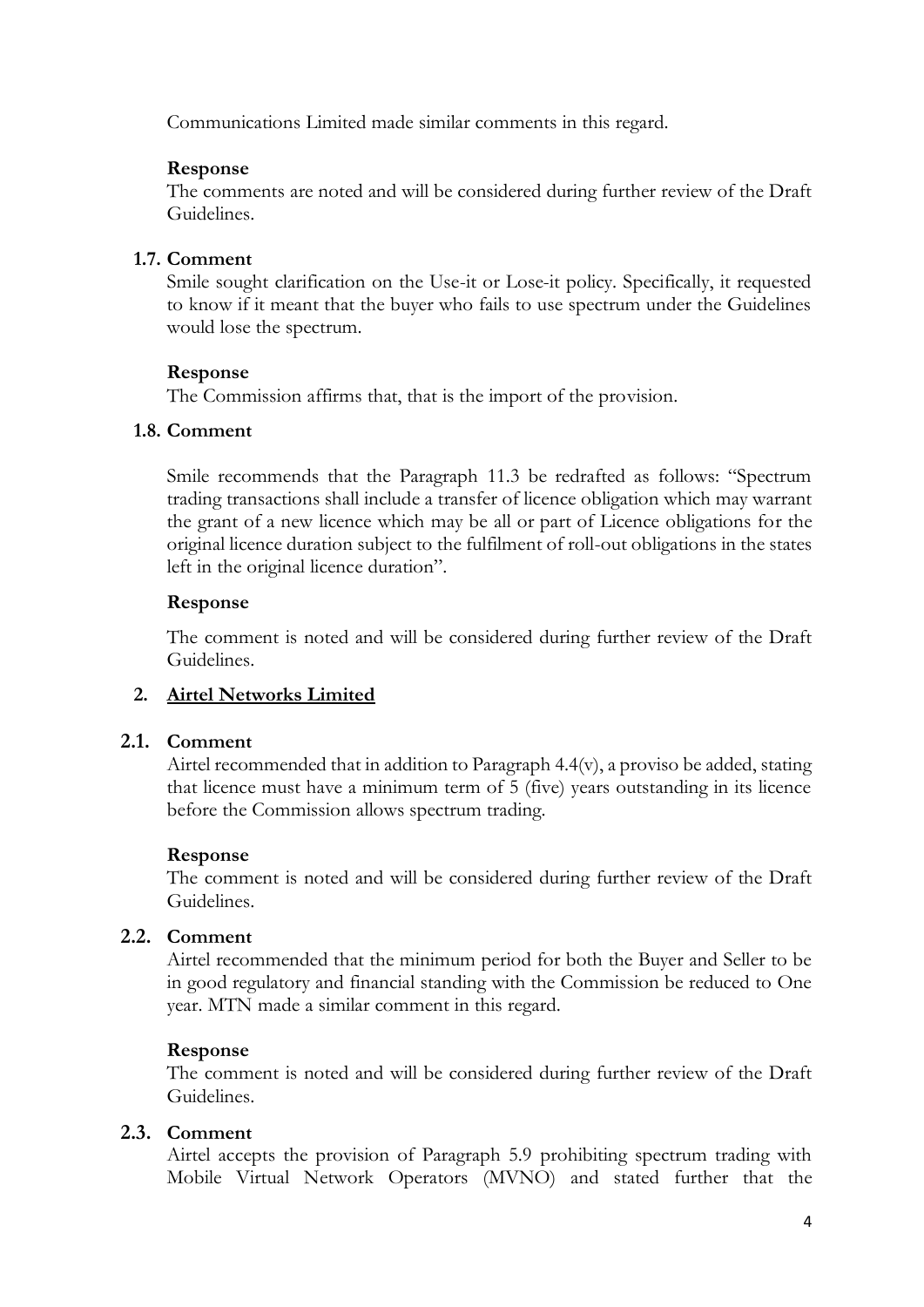Commission stipulate conditions, which would prevent the buyer from providing access to an MVNO

#### **Response**

The Commission notes the comment and would take it into consideration in the final review of the draft Guidelines.

## **2.4. Comment**

Airtel recommended that the Commission prorate the percentage of Net proceeds by the quantum of a Seller's utilization of the Spectrum.

#### **Response**

The Commission notes the comment and would take it into consideration in the final review of the draft Guidelines.

## **2.5. Comment**

Airtel sought clarity Paragraph 7.1(iii) which introduces 'Management', a legal entity not known to the NCA 2003. MTN also made a similar comment in this regard.

#### **Response**

The Commission notes the comment and would take it into consideration in the final review of the draft Guidelines.

## **3. MTN Nigeria Communications Plc**

#### **3.1. Comment**

MTN recommended that the Commission publish a template on fair spectrum price to guide parties prior to negotiations and to ensure stakeholder buy-in before publication.

## **Response**

The Commission notes that this has already been captured in the Frequency Pricing Regulations.

## **3.2. Comment**

MTN notes that Paragraph 5.8 which provides that the Commission may depart from, vary or modify the Guidelines in the interest of the industry, is inconsistent with Section 72 of the Nigerian Communications Act (NCA) 2003.

## **Response**

The Commission notes that this has already been captured in the Frequency Pricing Regulations.

# **4. VDT COMMUNICATIONS LIMITED**

#### **4.1. Comment**

VDT Communications Limited noted that the draft Guidelines vested in the Commission the powers to extend the timeline for communicating its decision by an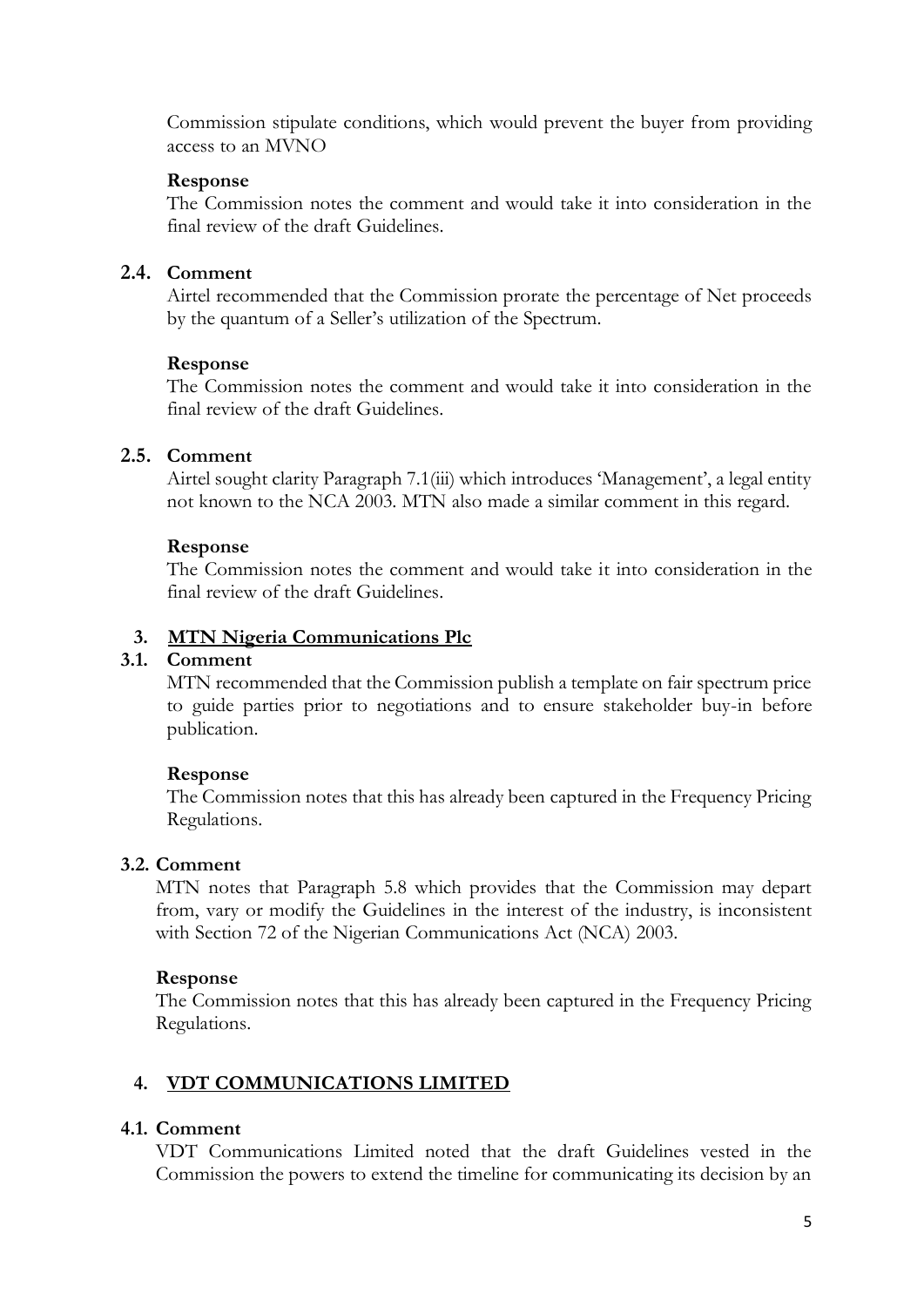additional 15 (fifteen) days; it therefore recommend that the 30 days' timeline stipulated in the earlier Guidelines for the evaluation of the Trade Application Form be retained

## **Response**

The comments is noted and will be considered during further review of the Draft Guidelines.

#### **4.2. Comment**

VDT noted that Paragraph 11.3 which provides for the transfer of licence obligations, may give room for Sellers to evade the fulfilment of their licence obligations.

#### **C. REVIEW OF COMMENTS RECEIVED AT THE PUBLIC INQUIRY**

The Executive Commissioner, Stakeholder Management noted that there was a need to increase sanctions to ensure they serve as a deterrent and in line with current economic realities.

#### **D. REVIEW OF COMMENTS RECEIVED AFTER THE PUBLIC INQUIRY**

#### **1. EMERGING MARKETS TELECOMMUNICATIONS SERVICES LIMITED (EMTS)**

#### **1.1 Comment**

EMTS recommended in relation to Paragraph 4.4 (vi), that in the case of Spectrum Transfer, the Buyer must be in good regulatory standing with the Commission as stipulated in the Guidelines and where the Seller is in default, it's outstanding shall form part of liabilities transferred to the Buyer or otherwise, the proceeds from the transaction may be used to settle part or all of the Seller's outstanding with the Commission. Both Seller and Buyer should however be in good standing in the case of Spectrum Leasing and Sharing.

#### **Response**

The Commission notes the comment and would take it into consideration in the final review of the draft Guidelines

## **1.2 Comment**

EMTS recommended that in relation to Paragraph 7.1(ii) additional clarification should be provided to state explicitly that the stipulated payment of 70% commission shall not apply, where the spectrum was ab-initio acquired through an auction process.

#### **Response**

The Commission notes the comment and would take it into consideration in the final review of the draft Guidelines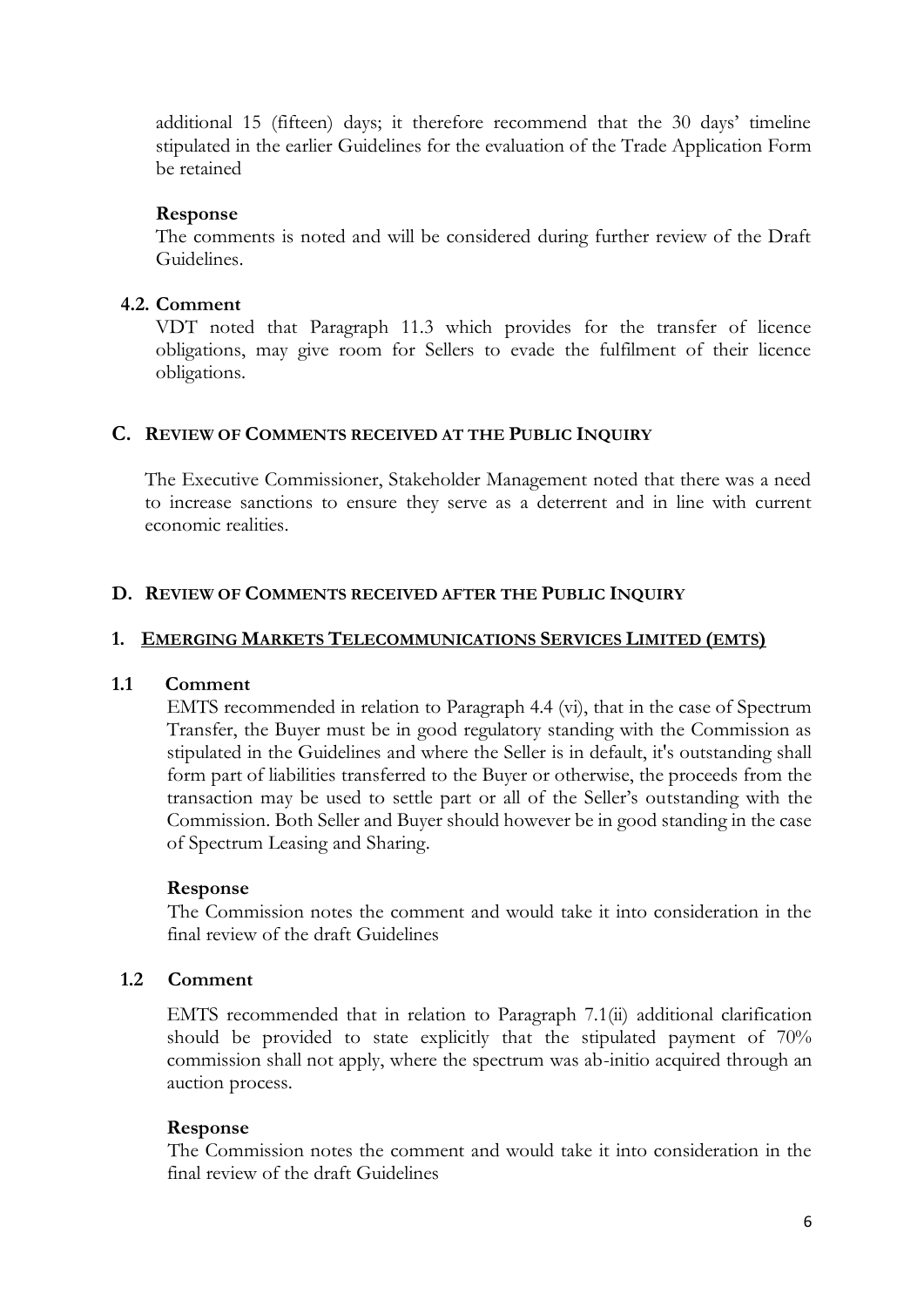## **1.3 Comment**

EMTS recommended that in relation to Paragraph 7.1(iii), given the short-term duration of such transactions and since they are for trial purposes, they should not attract any fees. Trials of Proof of Concepts are a way of testing and verifying of technology ideas and it brings about innovation. This should be encouraged by not applying fees to this category as it's not a commercial endeavor.

## **Response**

The Commission notes the comment and would take it into consideration in the final review of the draft Guidelines

## **1.4 Comment**

EMTS noted that Paragraph 7.2 made an attempt to stipulate a fine which was not consummated. Further to this EMTS stated that options of fines, sanctions and penalties need to be dutifully weighed and recommended that a dedicated section ought to be contemplated to give due consideration to the issues.

## **Response**

The Commission notes the comment and would take it into consideration in the final review of the draft Guidelines

## **1.5 Comment**

EMTS stated in relation to Paragraph 12 that the term "Governing Board of the Commission" is undefined and alien to the Nigerian Communications Act, 2003. It was therefore suggested that "Governing Board of the Commission" be expunged from the Guidelines to avoid unnecessary subjectivity in its interpretation and application.

## **Response**

The Commission notes the comment and would take it into consideration in the final review of the draft Guidelines.

# **1.6 Comment**

EMTS stated that the provisions in Paragraphs 11.5, 11.6 and 11.7 dwell on operational or procedural matters as well as specificities of spectrum bands, radio techniques and use cases, etc that could change significantly in the course of time as technology and its applications evolve. Their inclusion or specific mention in the Guidelines could unduly constrain the ease and flexibility of procedures involving them, in a manner that may not be purposeful

Accordingly, it was suggested that the Commission consider creating a Business Rules as an Annexure to the Guidelines that will enable needed flexibility in dealing with issues of innovation in technology as well as operational or procedural